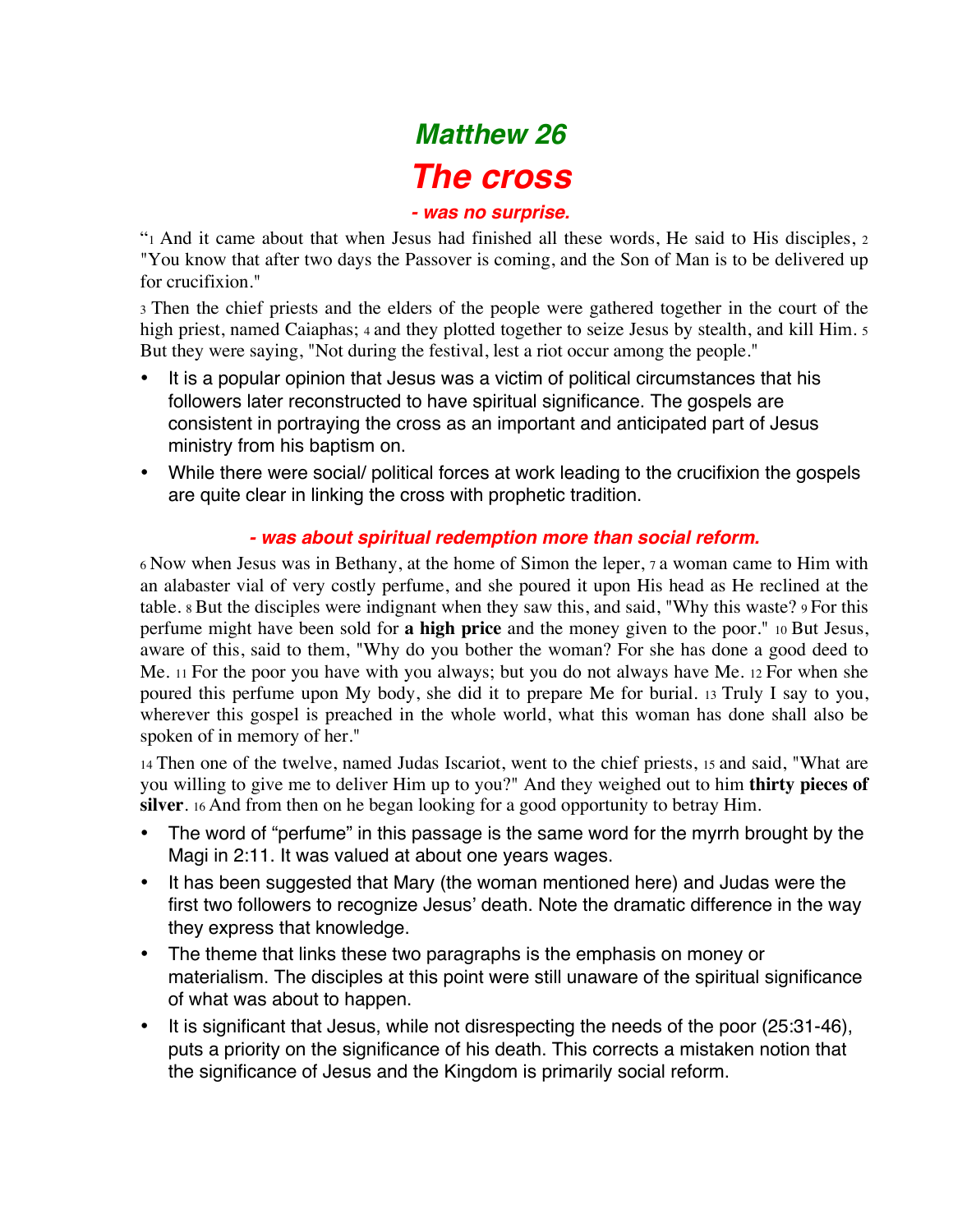- In fact, the social ethical reform that is an important part of the Christian church grows out of the more significant point of spiritual redemption and reconciliation.
- This story may find a parallel in the extravagant church architecture and art of the middle ages at a time of intense physical suffering and poverty.

#### *- would change the way we relate to God.*

17 Now on the first day of Unleavened Bread the disciples came to Jesus, saying, "Where do You want us to prepare for You to eat the Passover?" 18 And He said, "Go into the city to a certain man, and say to him, 'The Teacher says, "My time is at hand; I am to keep the Passover at your house with My disciples. ""19 And the disciples did as Jesus had directed them; and they prepared the Passover.

20 Now when evening had come, He was reclining at the table with the twelve disciples. 21 And as they were eating, He said, "Truly I say to you that one of you will betray Me." 22 And being deeply grieved, they each one began to say to Him, "Surely not I, Lord?" 23 And He answered and said, "He who dipped his hand with Me in the bowl is the one who will betray Me. 24 "The Son of Man is to go, just as it is written of Him; but woe to that man by whom the Son of Man is betrayed! It would have been good for that man if he had not been born." 25 And Judas, who was betraying Him, answered and said, "Surely it is not I, Rabbi?" He said to him, "You have said it yourself."

26 And while they were eating, Jesus took some bread, and after a blessing, He broke it and gave it to the disciples, and said, "Take, eat; this is My body." 27 And when He had taken a cup and given thanks, He gave it to them, saying, "Drink from it, all of you; 28 for this is My blood of **the covenant**, which is poured out for many for forgiveness of sins. 29 "But I say to you, I will not drink of this fruit of the vine from now on until that day when I drink it new with you in My Father's kingdom."

30 And after singing a hymn, they went out to the Mount of Olives.

- The most significant aspect of the Last Supper is the introduction of the fulfillment of the New Covenant mentioned in Jer.31 and Ezek.36. While "new" does not appear in the best Manuscripts of Matthew, it does appear in Luke 22:20 (a parallel text).
- A controversy over the meaning of "this is my body" has unfortunately divided Christians over the years. The Roman Catholic Church has taken the words to actually suggest that the bread and cup become the body and blood of Christ, while Baptists and some other Protestants have taken it to be symbolic of the body and blood. This is in keeping with the way metaphor is often used by Jesus.
- Christians have repeated the "Lord's Supper" from the first century on. It is very probable that the early church used this as a part of weekly worship although there is no prescription to that effect.
- Our relationship with God is defined by a series of covenants or contracts. The New Covenant stands in contrast to the Old Covenant (Law of Moses). Paul (in Galatians) spends a lot of time and energy to make sure we understand the difference.
- Again, the Protestant church is not in full agreement as to how the Law of Moses relates to the New Covenant. The proper distinction is best understood as not a change in the moral boundaries defined by the Old and New Covenants but rather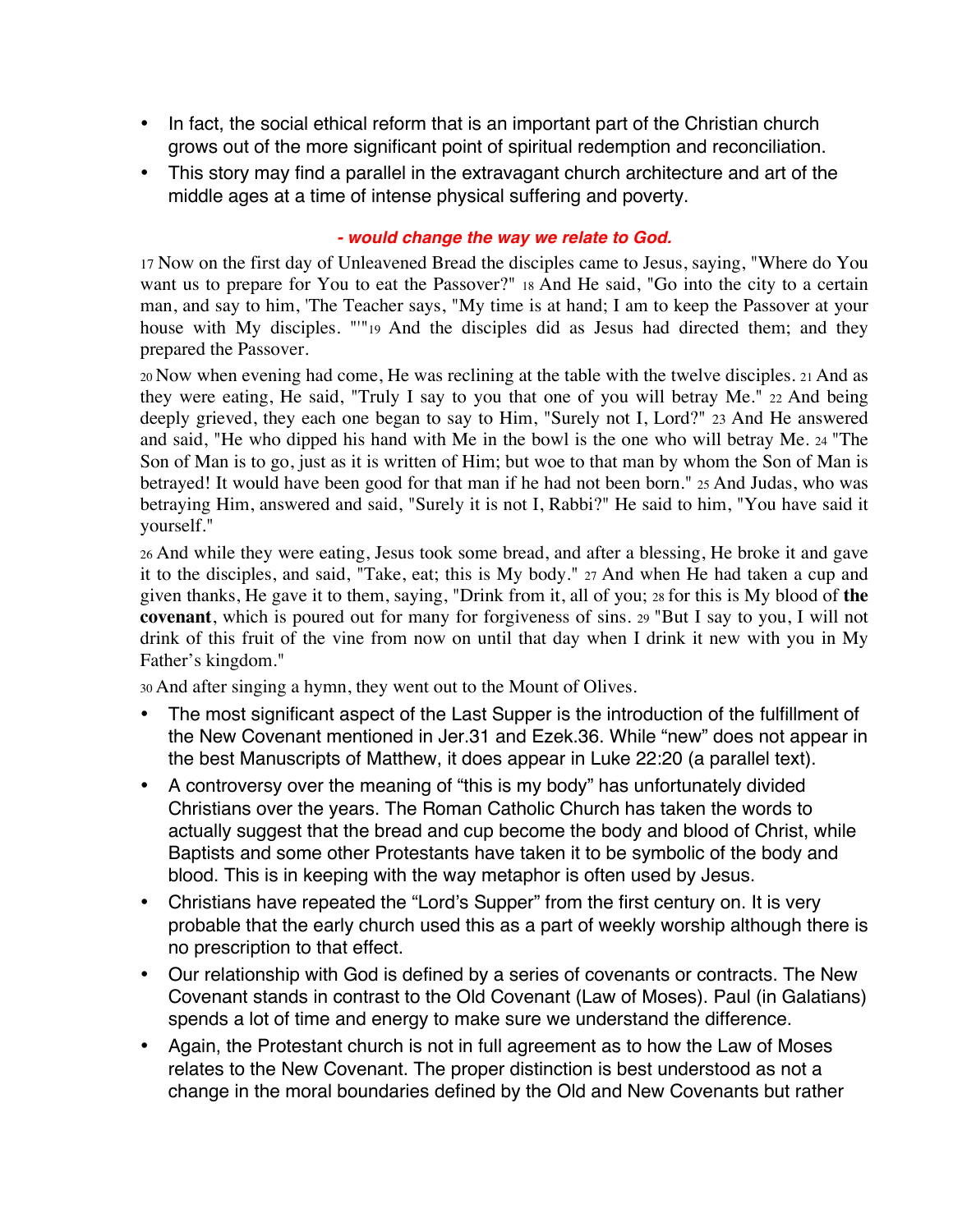by the role they play in defining the contractual relationship between God and man. The New Covenant stands in contrast to the Old Covenant with respect to the grace that frees the followers of Christ from the curses and blessings associated with human faithfulness under the Old Covenant.

• Implications of life under the New Covenant are significant. Not the least of which is the sense of freedom from guilt and motivation for faithfulness that comes from love not fear.

#### *- was for those who fall asleep and fall away.*

31 Then Jesus said to them, "**You will all fall away** because of Me this night, for it is written, '*I will strike down the shepherd, and the sheep of the flock shall be scattered.'* 32 "But after I have been raised, I will go before you to Galilee." 33 But Peter answered and said to Him, " Even though all may fall away because of You, I will never fall away." 34 Jesus said to him, "Truly I say to you that this very night, before a cock crows, you shall deny Me three times." 35 Peter said to Him, "Even if I have to die with You, I will not deny You." All the disciples said the same thing too.

36 Then Jesus came with them to a place called Gethsemane, and said to His disciples, "Sit here while I go over there and pray." 37 And He took with Him Peter and the two sons of Zebedee, and began to be grieved and distressed. 38 Then He said to them, "My soul is deeply grieved, to the point of death; remain here and keep watch with Me." 39 And He went a little beyond them, and fell on His face and prayed, saying, "My Father, if it is possible, let this cup pass from Me; yet not as I will, but as Thou wilt." 40 And He came to the disciples and found them sleeping, and said to Peter, "So, you men could not keep watch with Me for one hour? 41 Keep watching and praying, that you may not enter into temptation; the spirit is willing, but the flesh is weak." 42 He went away again a second time and prayed, saying, "My Father, if this cannot pass away unless I drink it, Thy will be done." 43 And again He came and found them sleeping, for their eyes were heavy. 44 And He left them again, and went away and prayed a third time, saying the same thing once more. 45 Then He came to the disciples, and said to them, "**Are you still sleeping** and taking your rest? Behold, the hour is at hand and the Son of Man is being betrayed into the hands of sinners. 46 "Arise, let us be going; behold, the one who betrays Me is at hand!"

- Jesus' atoning sacrifice would be for the benefit of those who were indeed unworthy.
- Jesus agony in the garden reveals the soul of the Son of Man. He experienced human suffering in anticipation of his calling. While asking that the coming suffering be taken away, he in the end yields himself willingly to God's will.
- The term "deeply grieved" (vs.38) and "distressed" (vs.37) are literally "overwhelmed with sorrow" and "crushed with anguish."
- Lessons for us include the realization that the atonement was applied to those who were unworthy on the basis of their own merit.
- There is an interesting psychological lesson in this story. Jesus seems to seek out emotional support from the disciples. He goes back for them three times. In every case He finds them unable to be there for Him. Many of us have realized that the greatest pain in our lives is not the presence of a crisis but rather the sense of abandonment in the face of the crisis.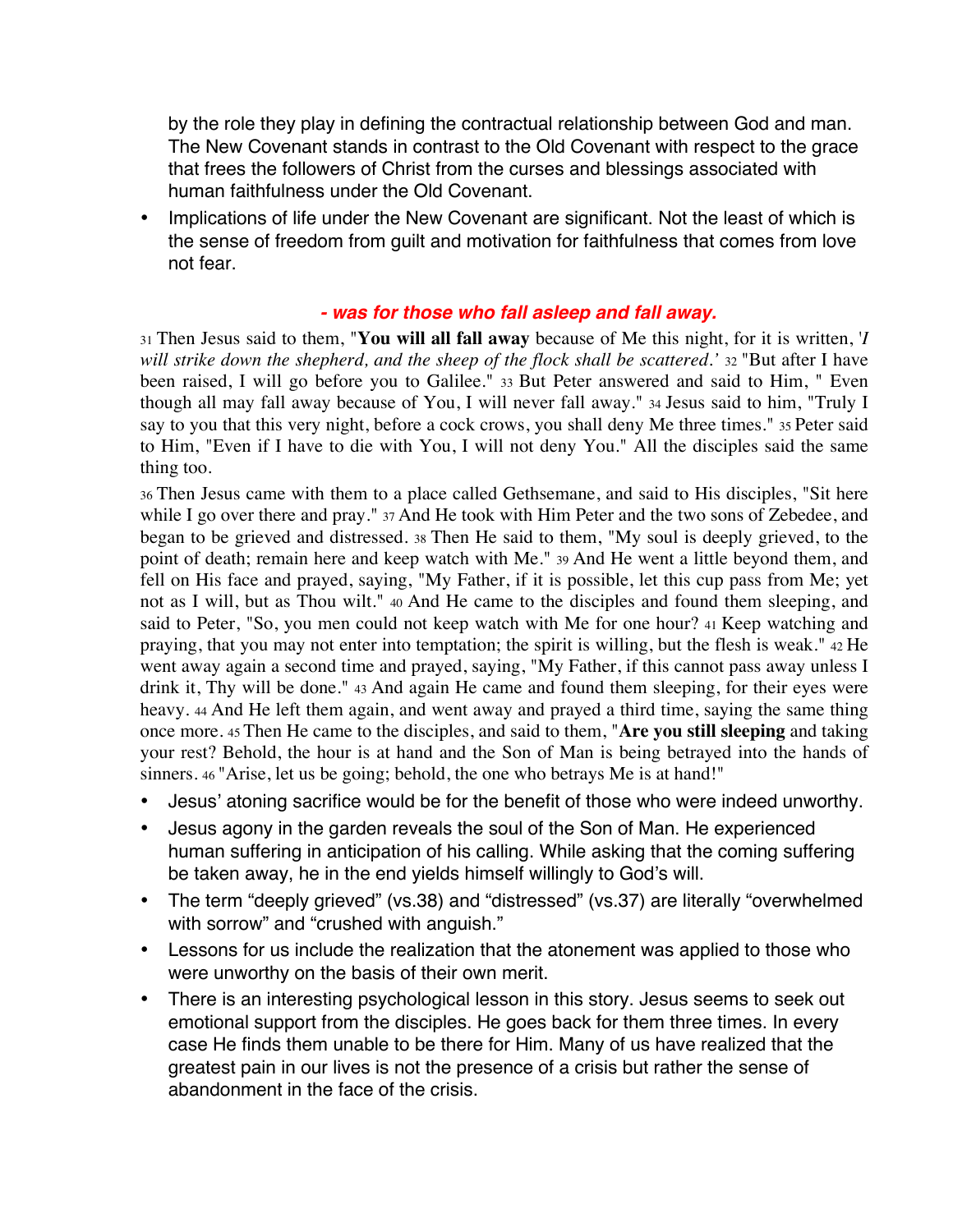#### *- was not resisted by Jesus.*

47 And while He was still speaking, behold, Judas, one of the twelve, came up, accompanied by a great multitude with swords and clubs, from the chief priests and elders of the people. 48 Now he who was betraying Him gave them a sign, saying, "Whomever I shall kiss, He is the one; seize Him." 49 And immediately he went to Jesus and said, "Hail, Rabbi!" and kissed Him. 50 And Jesus said to him, "Friend, do what you have come for." Then they came and laid hands on Jesus and seized Him. 51 And behold, one of those who were with Jesus reached and drew out his sword, and struck the slave of the high priest, and cut off his ear. 52 Then Jesus said to him, "Put your sword back into its place; for all those who take up the sword shall perish by the sword. 53 "Or do you think that I cannot appeal to My Father, and He will at once put at My disposal more than twelve legions of angels? 54 "How then shall the Scriptures be fulfilled, that it must happen this way?" 55 At that time Jesus said to the multitudes, "Have you come out with swords and clubs to arrest Me as against a robber? Every day I used to sit in the temple teaching and you did not seize Me. 56 "But all this has taken place that the Scriptures of the prophets may be fulfilled." Then all the disciples left Him and fled.

57 And those who had seized Jesus led Him away to Caiaphas, the high priest, where the scribes and the elders were gathered together. 58 But Peter also was following Him at a distance as far as the courtyard of the high priest, and entered in, and sat down with the officers to see the outcome. 59 Now the chief priests and the whole Council kept trying to obtain false testimony against Jesus, in order that they might put Him to death; 60 and they did not find any, even though many false witnesses came forward. But later on two came forward, 61 and said, "This man stated, 'I am able to destroy the temple of God and to rebuild it in three days.'" 62 And the high priest stood up and said to Him, "Do You make no answer? What is it that these men are testifying against You?" 63 But Jesus kept silent. And the high priest said to Him, "I adjure You by the living God, that You tell us whether You are the Christ, the Son of God." 64 Jesus said to him, "You have said it yourself; nevertheless I tell you, hereafter you shall see *the Son of Man sitting at the right hand of Power*, and *coming on the clouds of heaven*." 65 Then the high priest tore his robes, saying, "He has blasphemed! What further need do we have of witnesses? Behold, you have now heard the blasphemy; 66 what do you think?" They answered and said, "He is deserving of death!" 67 Then they spat in His face and beat Him with their fists; and others slapped Him, 68 and said, "Prophesy to us, You Christ; who is the one who hit You?"

- The court referred to in this passage was the Sanhedrin (Jewish supreme court) which had limited jurisdiction in political and religious matters. It could not sentence people to death and this is why Jesus was eventually sent to Pilate (the Roman official).
- Matthew does not mention the examination before Annas (Jn.18:12-14, 19-23) which took place before the events mentioned here.
- Jesus' trial was remarkable in that it reveals his willingness to suffer abuse as a part of his pilgrimage to the cross.
- Lessons we can draw from this part of the story

*- seems a waste to those who misunderstand it.*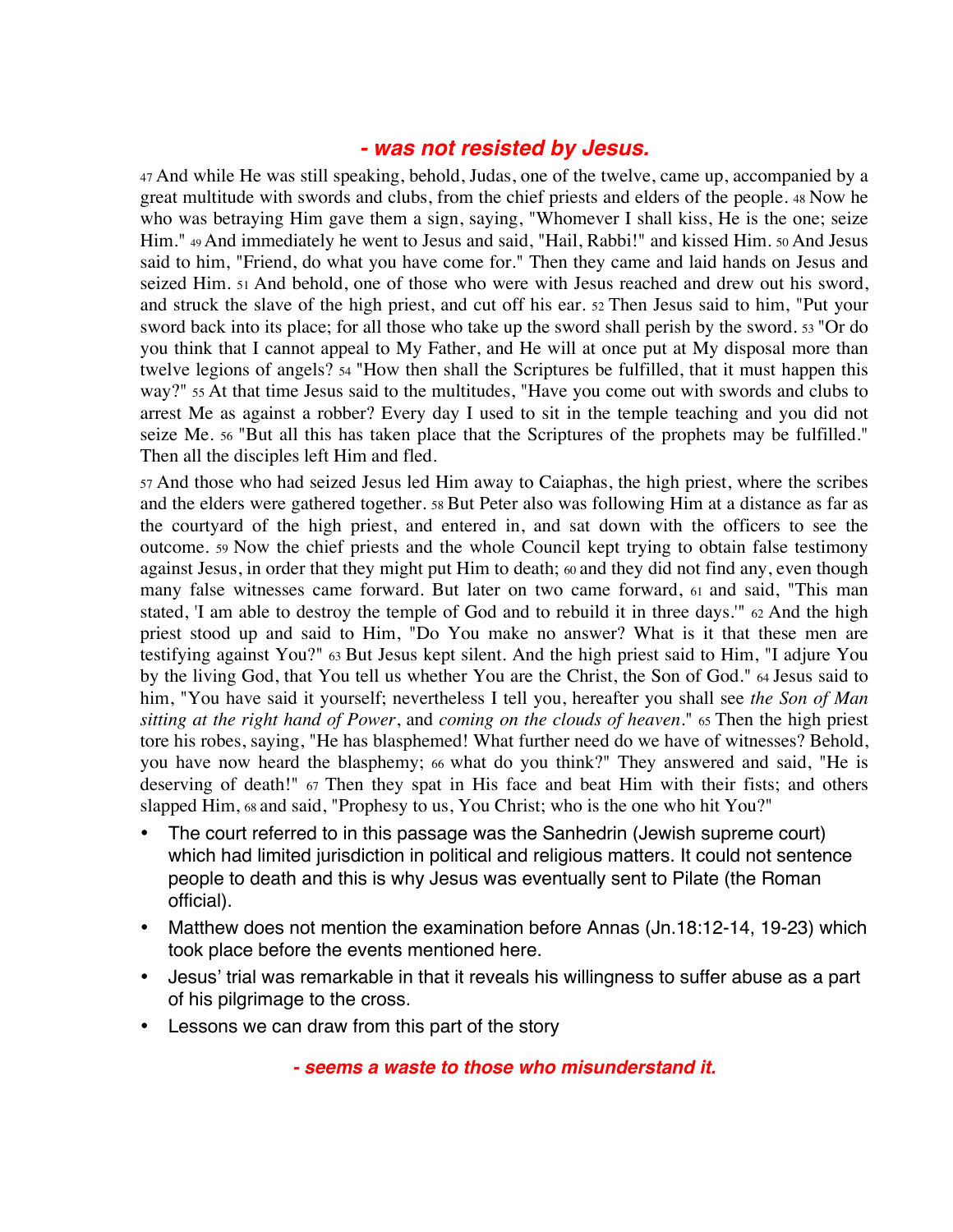69 Now Peter was sitting outside in the courtyard, and a certain servant-girl came to him and said, "You too were with Jesus the Galilean." 70 But he denied it before them all, saying, "I do not know what you are talking about." 71 And when he had gone out to the gateway, another servantgirl saw him and said to those who were there, "This man was with Jesus of Nazareth." 72 And again he denied it with an oath, "I do not know the man." 73 And a little later the bystanders came up and said to Peter, "Surely you too are one of them; for the way you talk gives you away." 74 Then he began to curse and swear, "I do not know the man!" And immediately a cock crowed. 75 And Peter remembered the word which Jesus had said, "Before a cock crows, you will deny Me three times." And he went out and wept bitterly."

- Peter's conduct stands in contrast to that of Jesus. While Jesus was willing to suffer, Peter was not.
- Peter's refusal to accept the predicted death of Christ put him in a position where his fears controlled his decisions.
- The authority of the Gospel of Matthew is underscored by the presence of this embarrassing account. It is not what we would expect of a document that was created by the early church to support its evolving theology of Apostolic authority.
- Zeal for God is no assurance of faithfulness.
- God uses people with weaknesses and even those who fail.
- Every spiritual failure has a story. Peter's story is not strange. If our expectations and hopes are misplaced we have reason to fear in that our hopes may very well be unrealized. The pattern in Peter's behavior seems to follow a path that we know from our own experiences.
	- 1. Eager expectations (but based on superficial understanding),
	- 2. Expectations not met (too much to live with and too little to live for),
	- 3. Fear (Have I believed a lie?),
	- 4. Self defense (I must defend myself because I can not trust God to show up for me),
	- 5. Abandonment of faith.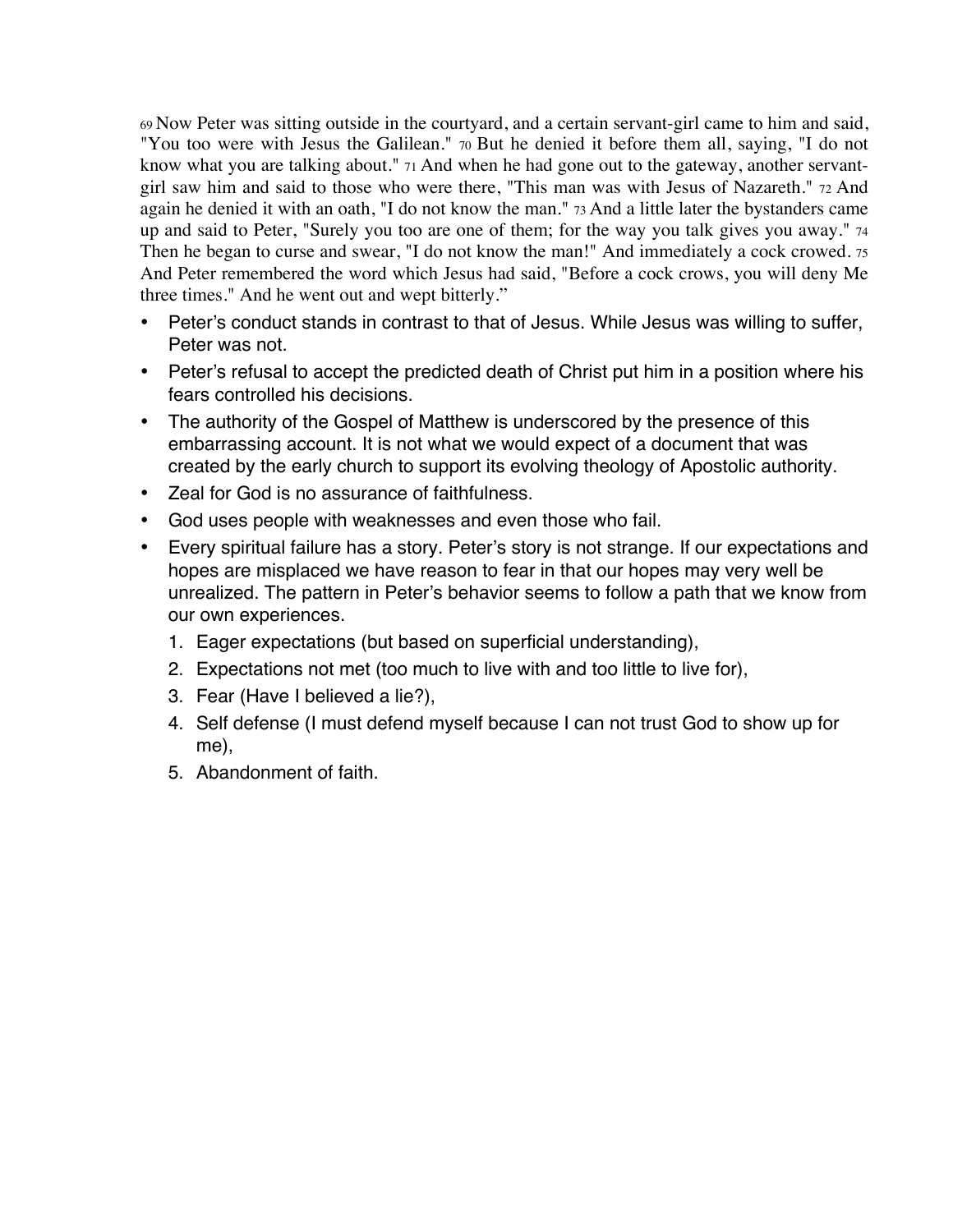#### *Three covenants that shape the Biblical story*

**through Abraham Promise** 

#### **The Redemptive Covenants**



#### Galatians 4

 "22 For it is written that **Abraham** had two sons, one by the **bondwoman** and one by the **free woman**. 23 But the son by the bondwoman was born according to the flesh, and the son by the free woman through the **promise**. 24 This is allegorically speaking: for these women are two covenants,"

| <b>SINAI</b>                             | <b>CALVARY</b>                            |
|------------------------------------------|-------------------------------------------|
| <b>Through Moses</b>                     | <b>Through Christ</b>                     |
| <b>With Israel</b>                       | With the Church                           |
| The Law                                  | Grace                                     |
| Conditioned upon man's obedience         | Conditioned upon Christ's obedience       |
| <b>Based upon works</b>                  | Based upon faith                          |
| Was concluded at the Cross               | Was initiated at the Cross                |
| Earthly, sinful priests                  | Heavenly, sinless priests                 |
| Earthly tabernacle                       | True (heavenly) tabernacle                |
| Faulty                                   | <b>Faultless</b>                          |
| Limited access to God                    | Free access to God                        |
| <b>Physical working</b>                  | A cleansed conscience                     |
| Demanded obedience                       | Enabled obedience                         |
| Exodus - Gospels                         | Acts - Revelation                         |
| Malachi 3:7 "Return to me, and I will    | I Jn.4:19 "We love because he first loved |
| return to you.' says the Lord Almighty." | $\text{us}$ ."                            |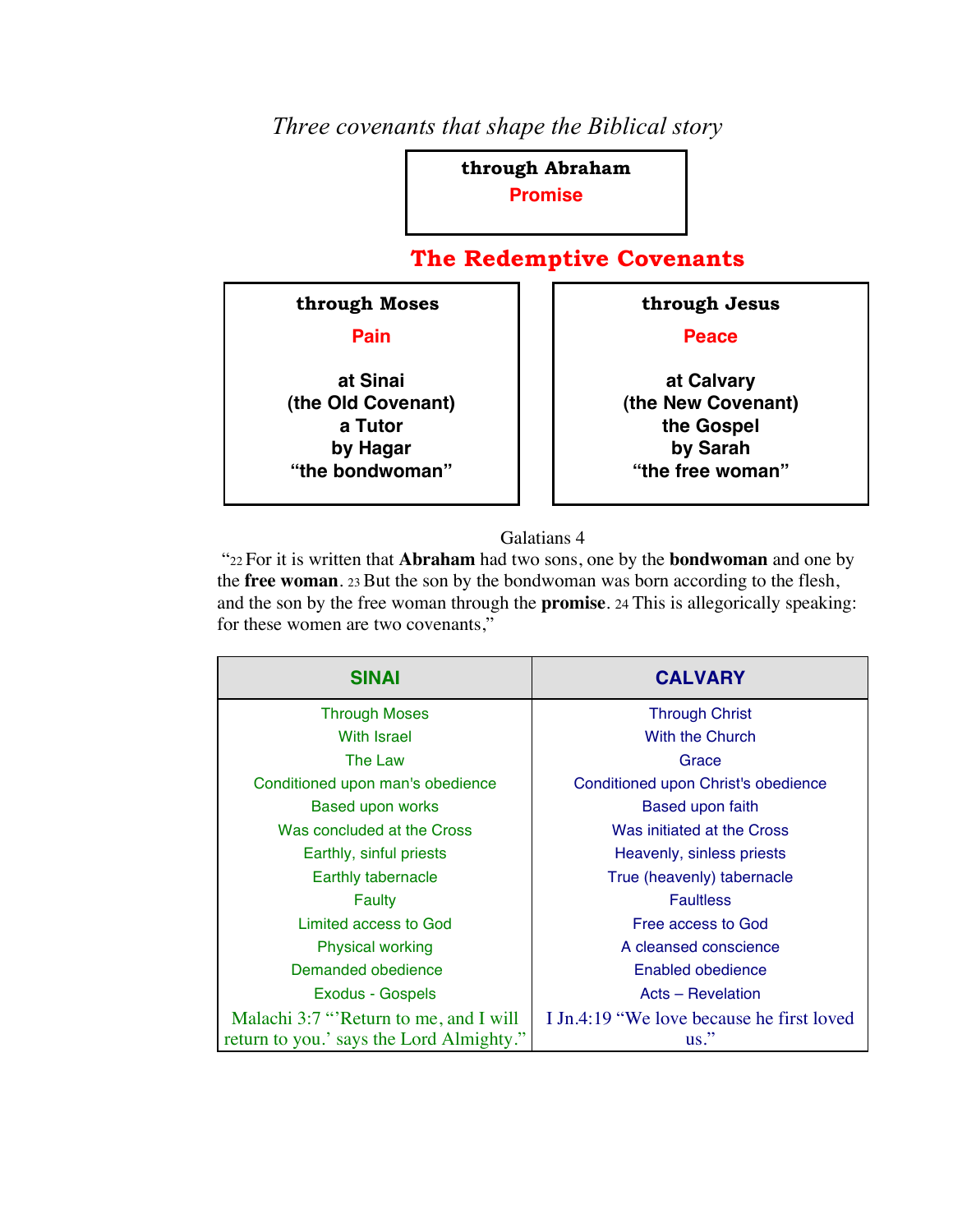## **Matt.22:37-40** "You shall love your neighbor as yourself" **Just War Theory**

#### 1. **Assumptions**

- a. No aspect of the human condition falls outside the purview of moral reasoning and judgment - including politics.
- b. No aspect of the human condition falls outside the negative effects of Adam's fall from grace. We live in a fallen world that is corrupted by evil and selfserving defensiveness at every turn.
- c. The fallen world will always be in a condition of "wars or rumors of wars." We are either fighting or getting ready to. The utopian idea of a world of perfect peace awaits the new heaven and earth. Real lasting peace is not a part of our present age nor will it be.
- d. Armed force can be used for good or evil, depending on who is using it, why, to what ends, and how.
- e. There is a difference between the responsibility of the individual and the state with respect to the use of force.

#### 2. **Just war theory starts with a mandate to love one's neighbor.**

- a. It does not start with a presumption of non-violence, which is a question of means.
- b. Rightly constituted public authority is under a strict moral obligation to defend the security of those for whim it has assumed responsibility, even if this puts the magistrate's own life in jeopardy.

#### 3. **Peace is the "tranquility of order."**

- a. Just war theory sees armed force as an extension of establishing and maintaining an orderly and just society. It is not justified outside the broader mandate to establish and maintain civil order as an expression of love for one's fellow man.
- b. Protecting America's international interests is justified when they are defined as:
	- 1) Preserving internal order and peace both in the present and for the future.
	- 2) Promoting justice and peace abroad through the furthering of human rights and civil liberties for all people. The American ideal is worth protecting.

#### 4. **There must be a distinction between "the individual as a part of God's covenant community" and "a secular state"**.

- a. The principles of moral conduct that apply to the individual within the Covenant community and to those that apply to a pluralistic state may differ at points. Example: It is forbidden to teach a false gospel within the Covenant community while it is permitted in a pluralistic state.
- b. While pacifism may be appropriate for the individual Christian in their dealings with other individuals, it may not apply to the state's responsibilities.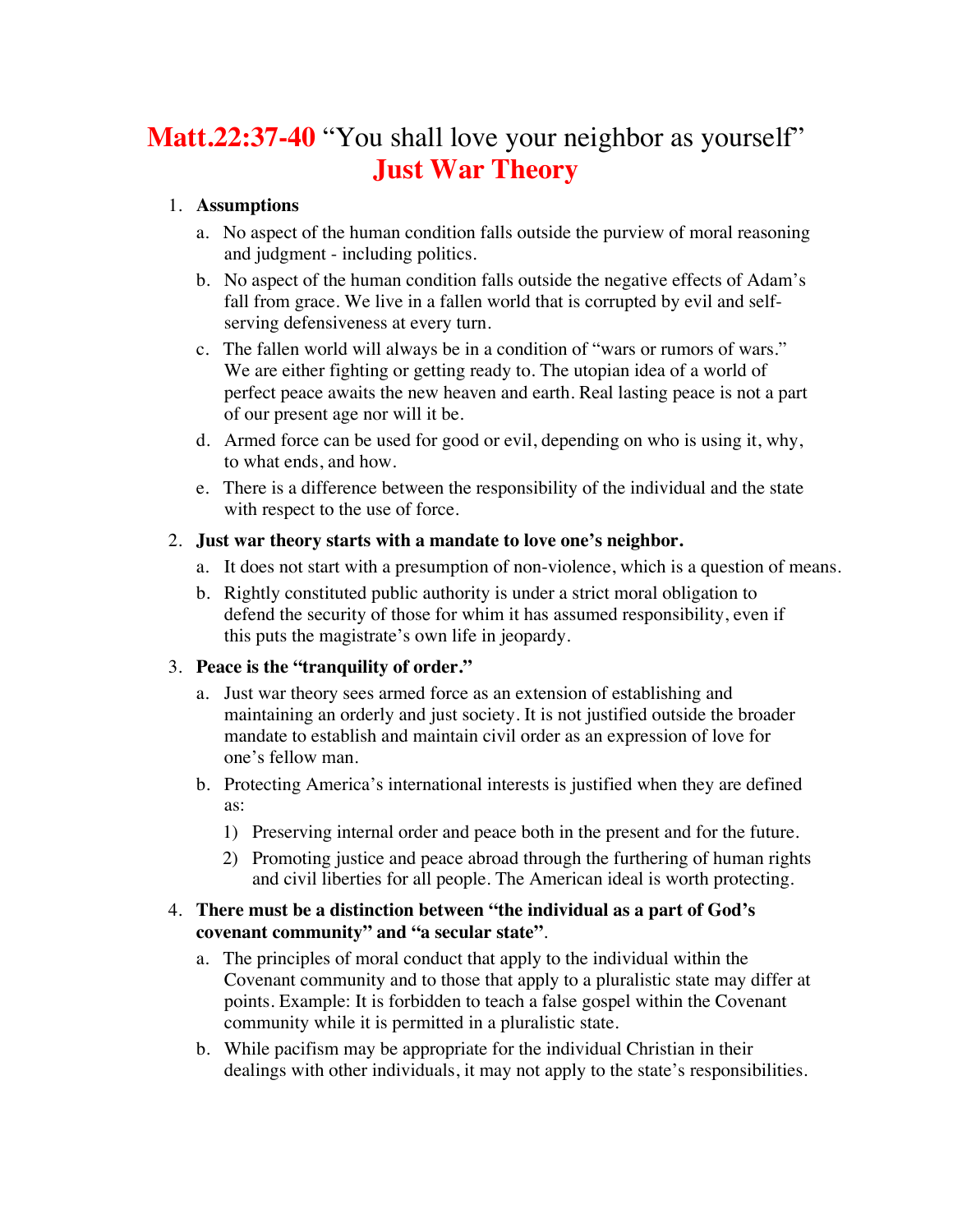### *Basic elements of Just War theory*

(Arthur F. Holmes "The Just War," in *War: Four Christian Views*, ed. Robert G. Clouse, IV press)

- a. **Just cause** All aggression is condemned; only defensive war is legitimate.
- b. **Just intention** The only legitimate intention is to secure a just peace for all involved. Neither revenge nor conquest nor economic gain nor ideological supremacy are justified.
	- 1) **Defense against aggression**. (In recent times, this has been seen as the only just cause.) It is argued that "rogue states" (states that openly disrespect the global community of humanity and constitute a material threat to that global community by their declared intentions and actions) that possess weapons of mass destruction constitute aggression waiting to happen.
	- 2) **Recovery of something wrongfully taken**.
	- 3) **Punishment of evil**.
- c. **Formal declaration** Since the use of military force is the prerogative of governments, not of private individuals, a state of war must be officially declared by the highest authorities.
- d. **Limited objectives** If the purpose is peace, then unconditional surrender or the destruction of a nation's economic or political institutions is an unwarranted objective.
- e. **Proportionate means**  The weaponry and the force used should be limited to what is needed to repel the aggression and deter future attacks, that is to say, to secure a just peace. Total or unlimited war is ruled out.
- f. **Noncombatant immunity** Since war is an official act of government, only those who are officially agents of government may fight, and individuals not actively contributing to the conflict (including POW's and casualties as well as civilian nonparticipants) should be immune from attack.
- g. **Last resort** Because of the severe nature of war we should exhaust every reasonable means to avoid it.
	- 1) While we can never be certain that every possible alternative has been exhausted, we must go great lengths within what common sense at the time would dictate.
	- 2) The principle of loving discipline within the covenant community laid down in Matt.18:15-20 is a helpful guide. Drastic measures are used only when other appeals have been exhausted.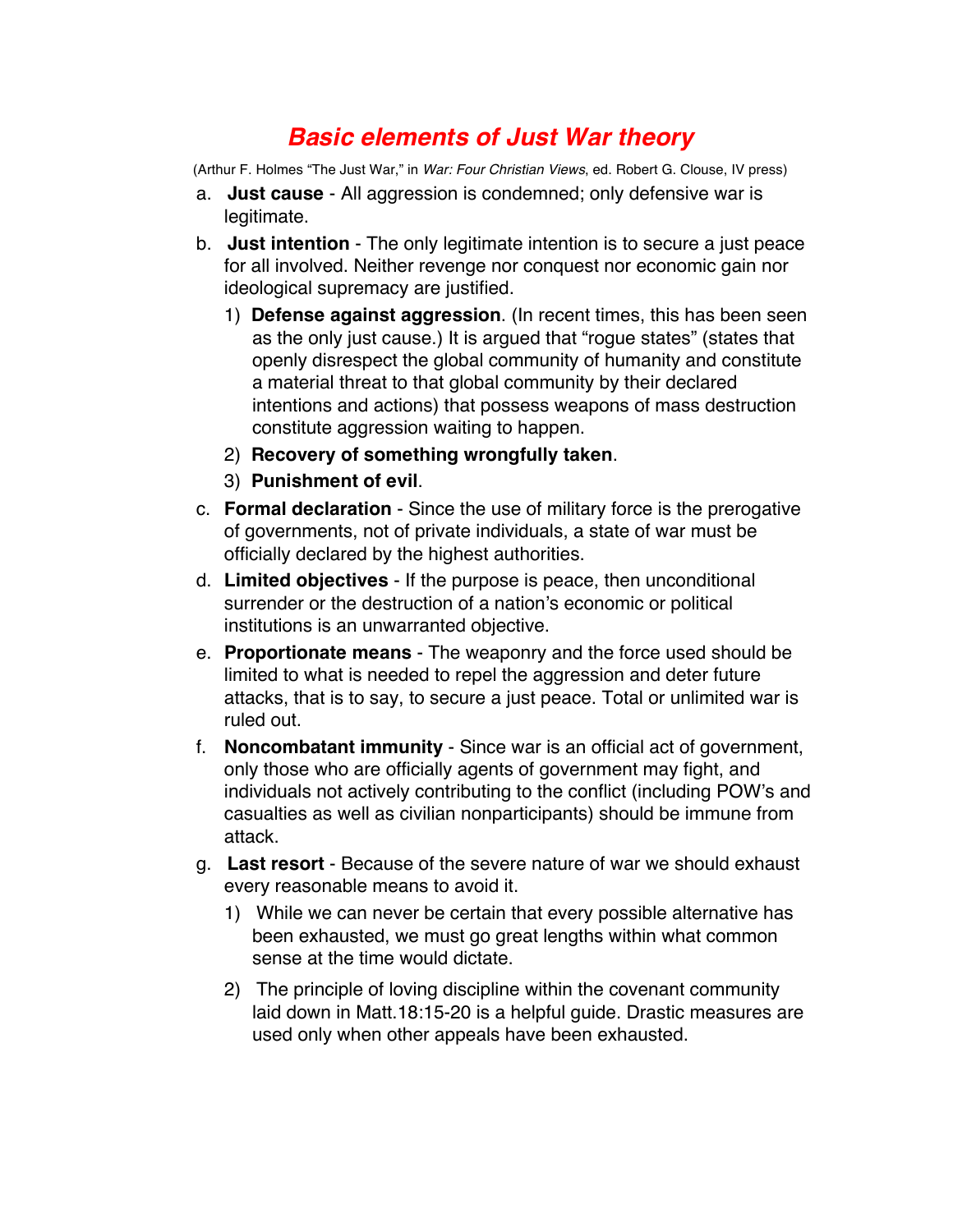*When is the use of force permitted? "When love demands it!"*

*Two important distinctions:*

*1. The Christian Community and the Secular State 2. Personal well-being and the care of others.*

*I should "turn the other cheek." Matt.6:39*

*It should "bear the sword." Rom.13:4*

Christian Church

**Secular( State**

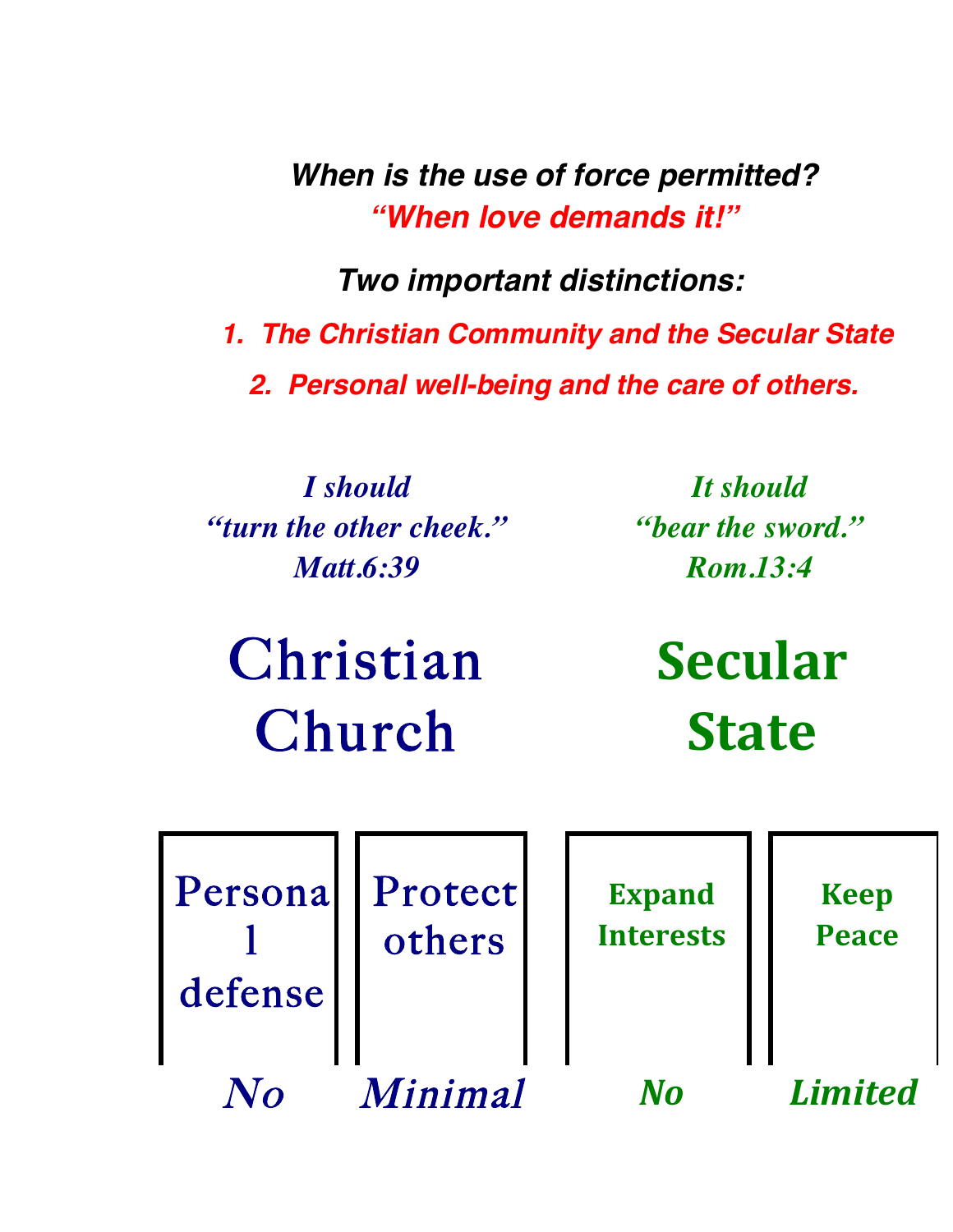force! force! *force! force! Peter***'***s story From fearless faith to faithless fear in three steps.*

**Step #1**

**Distorted** 

# **EXPECTATI**



**(I can trust God to bring in "my ship.")**

**Step #2**

**Disappointing**

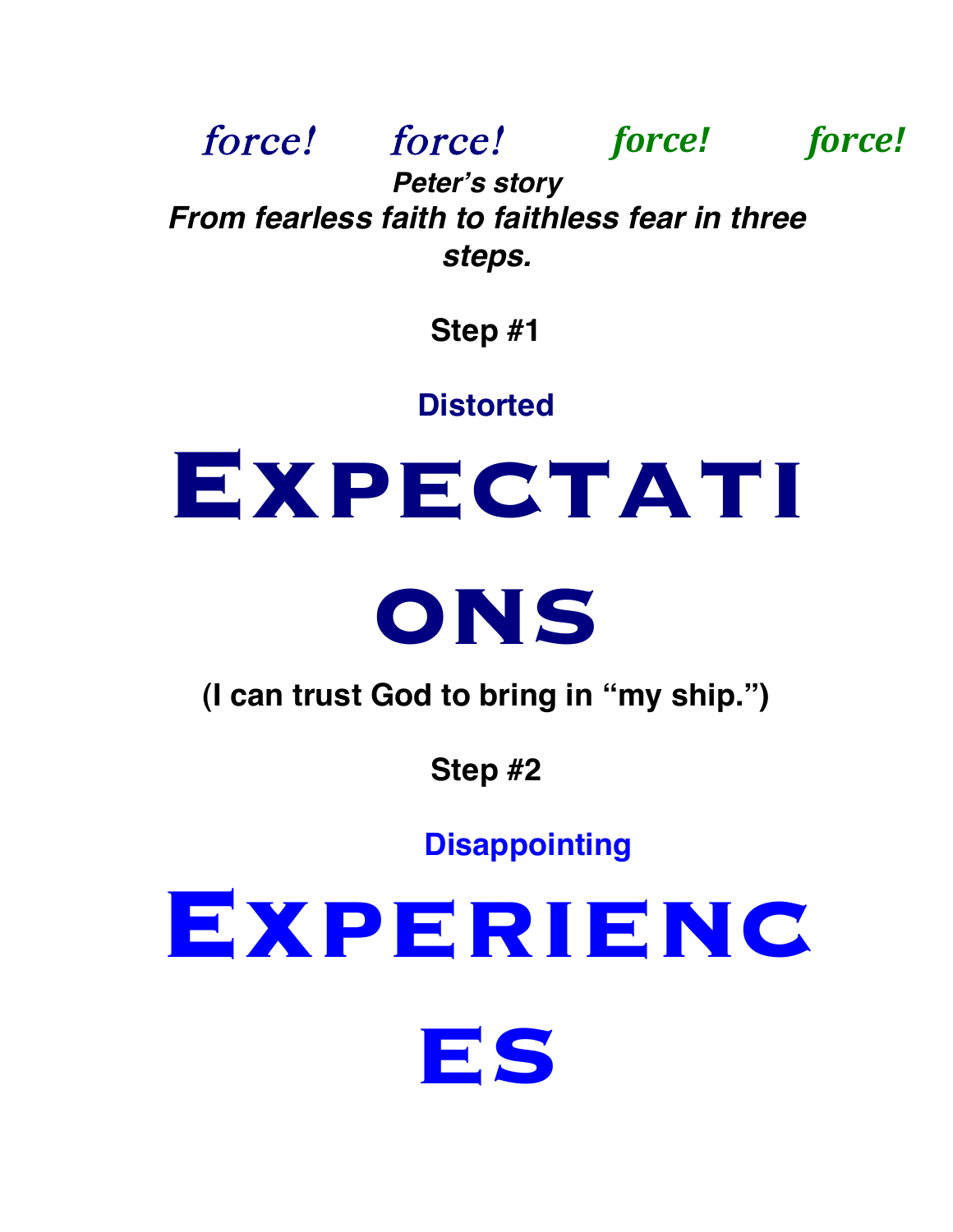**(I can't trust God.)**

**Step #3**

**Desperate**



**(I must take care of myself.)**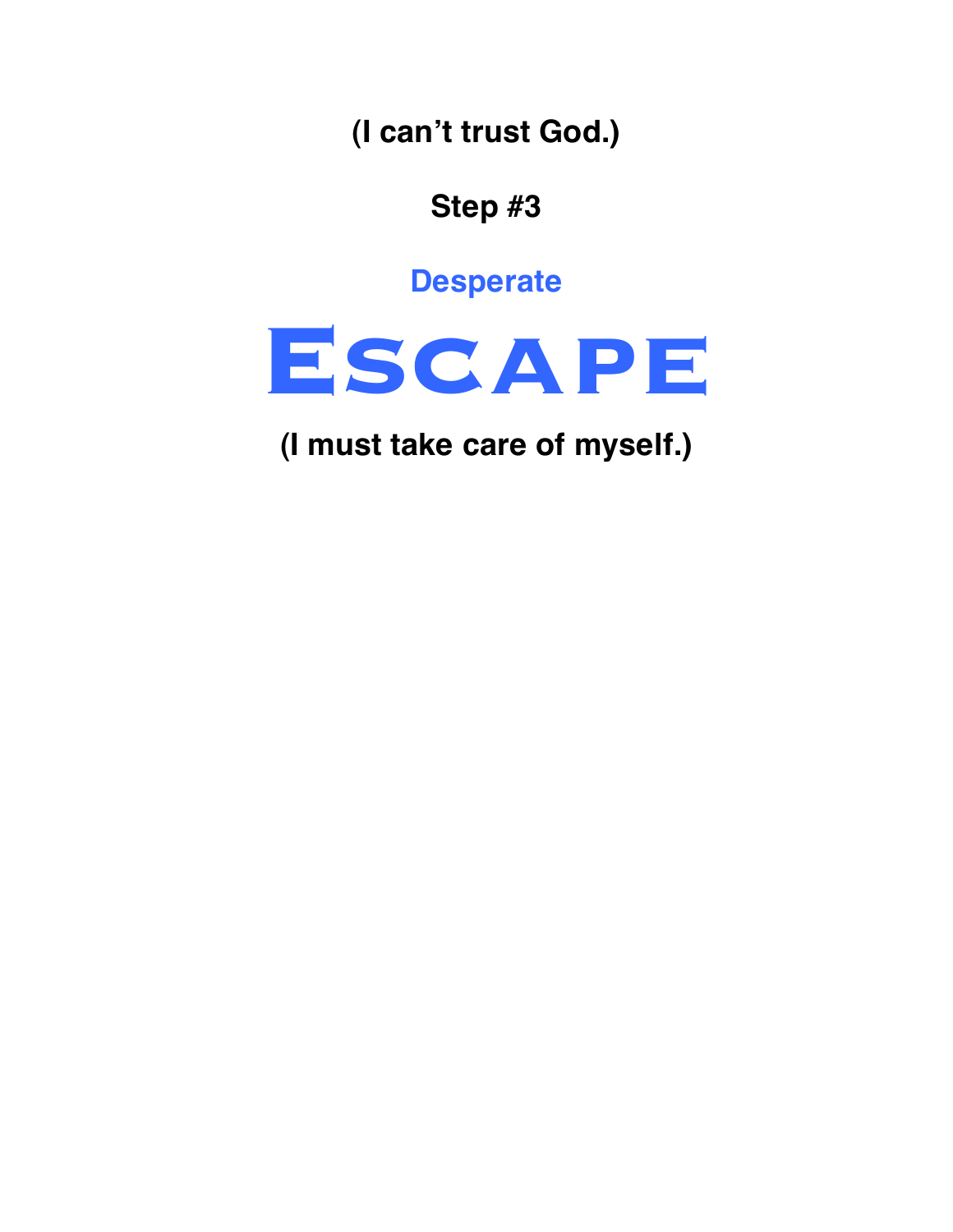## **Lesson #1**

## *How to manage life so as to never have to face personal failure.*

- **1. Know the Scripture. Have Biblically grounded expectations.**
- **2. Trust God in the dark. Don't let fear rule your life.**
- **3. Discipline yourself to stand firm when tested. Be prepared to endure the tests of faith.**

## **Lesson #2**

# *How to face life on the "far side" of personal failure.*

- **1. God uses people who fail. Know that God can use not only people who are weak but people who fail miserably.**
- **2. God knows we will fail. God includes in His plan those He knows will fail.**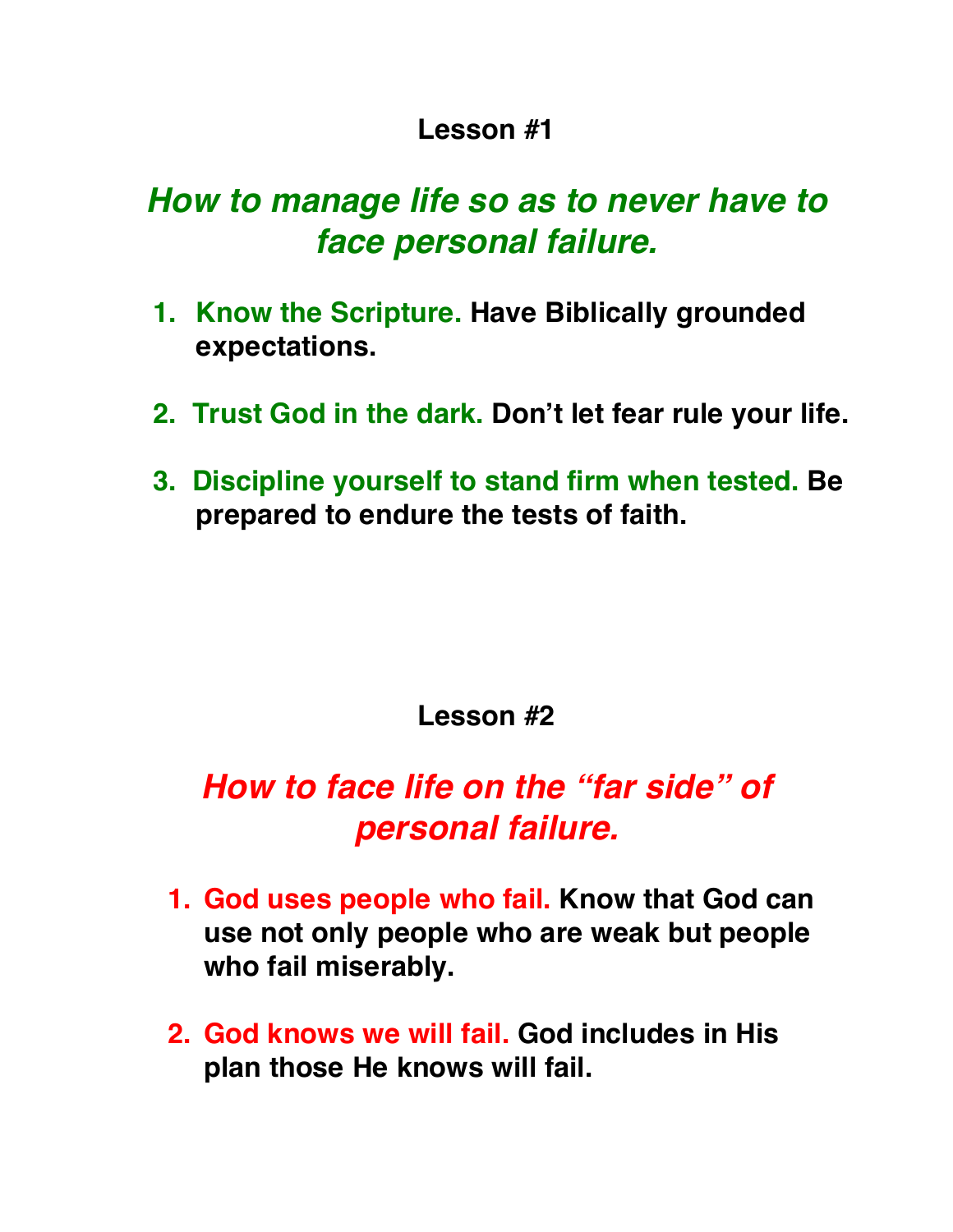- **3. Even the strongest stumble. Zeal for God is no assurance of faithfulness under trial.**
- **4. Abide in Christ. The ultimate test of faith is seen in our response to failure. Will we abide?**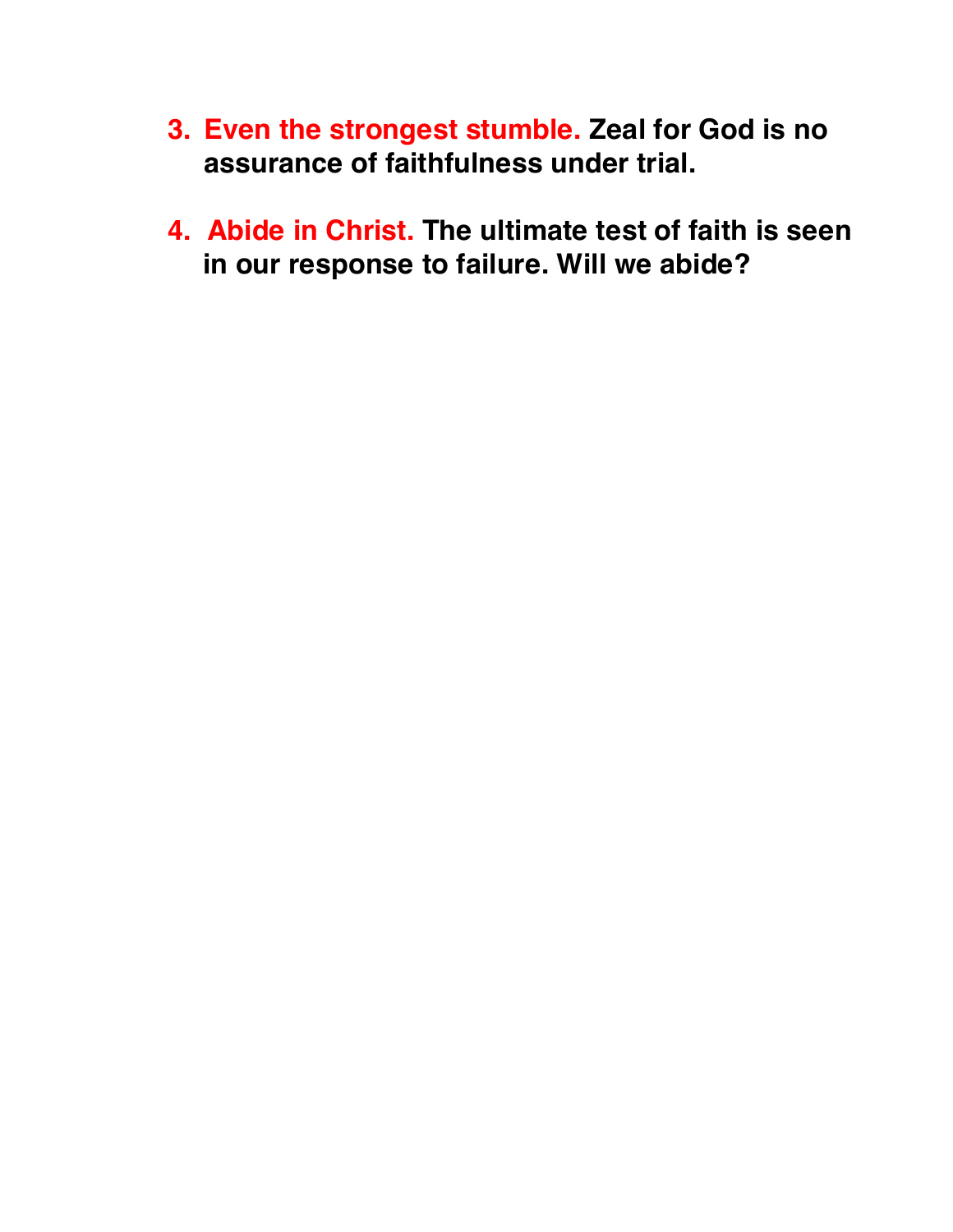# **Two different expectations:**

*The Old Covenant dream*

*The New Covenant dream*

*My pursuit:*  **of Blessing from God.**

*My pursuit:* 

**The Better Life The Better Hope of Nearness to God.**

*My need:*

**More Wisdom and Discipline to be able to Manage Life.**

*My need:*

**To Know God.**